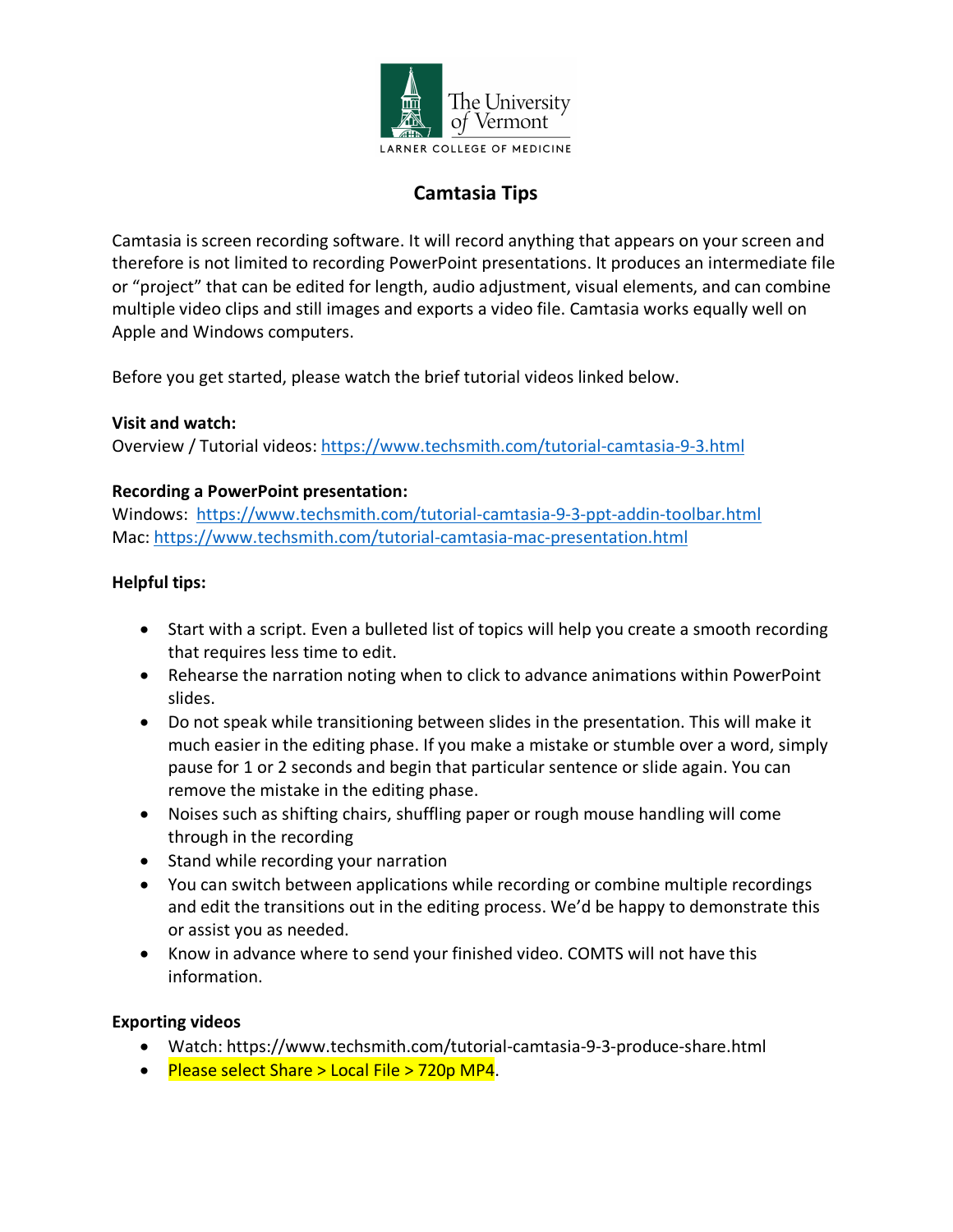

- Save your Camtasia Project as well (File>Save)
- You'll want to save your work for future use, modification or editing. Export your Camtasia project as ZIP and keep it for future use. (File>Export>Zip) This will save your initial recording, your Camtasia editing file and your final exported video. Keep these in a safe place. If you've borrowed a computer from COMTS, your data **WILL BE DELETED** right away to make the computer available for the next faculty member to use.

### **Need help?**

We would be happy to help you through this process. You are welcome to come by or email with questions or to edit your project in our offices so we can help you as questions arise.

Contact the EdTech Team: edtech@med.uvm.edu

## **Helpful Links**

For more complete instructions, please review the Help / Support section of the TechSmith website and the tutorial videos and materials available via the link below. https://www.techsmith.com/tutorial-camtasia.html

Also, watch the video on how to record using Camtasia from within Microsoft PowerPoint on a Windows PC.

https://www.techsmith.com/tutorial-camtasia-9-3-ppt-addin-toolbar.html

Visit the EdTech website. http://www.med.uvm.edu/techservices/educationaltechnologies/edtech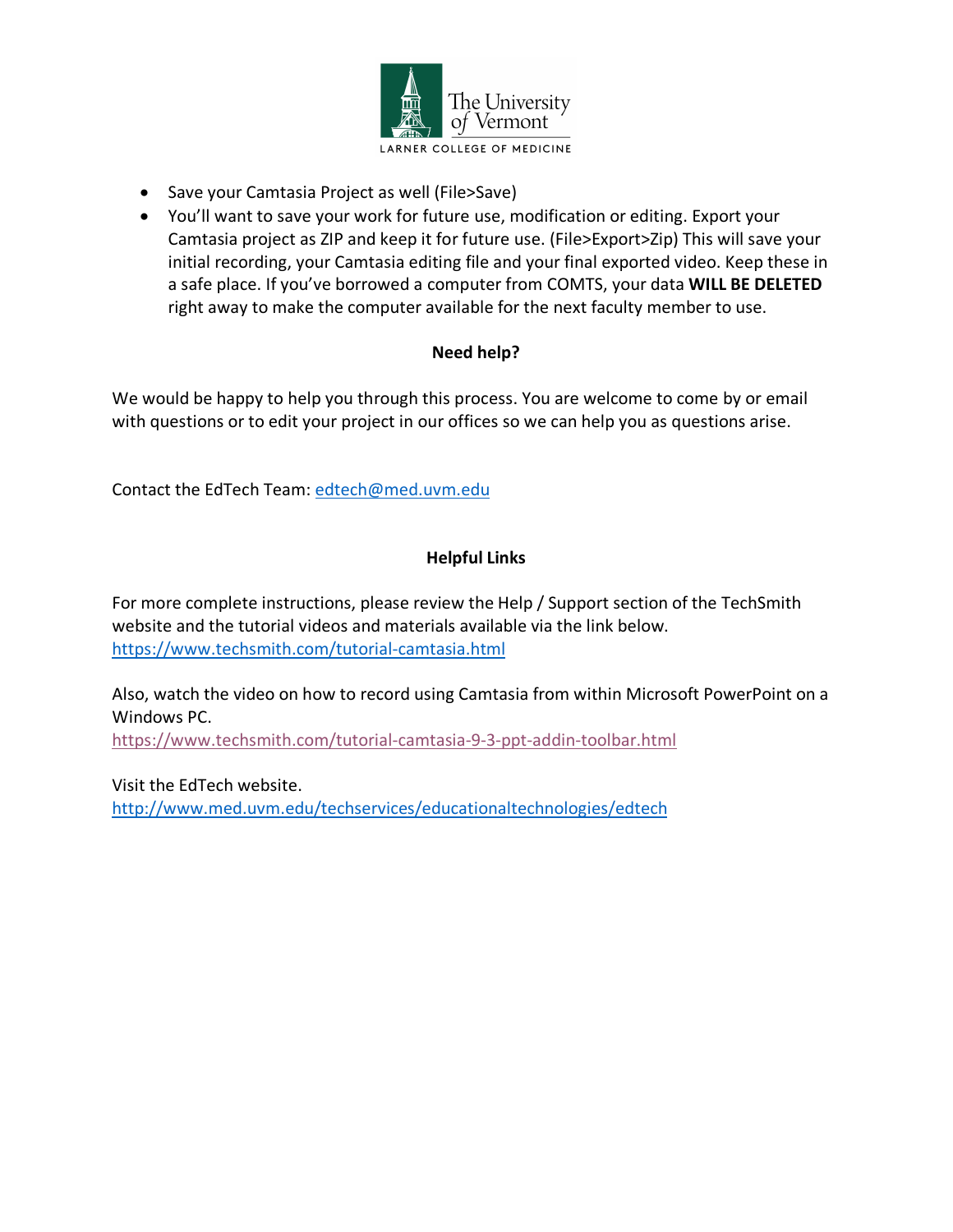

|                  |                                                   |                     |                                                                                                                                                      |           | <b>X</b> TechSmith Camtasia <sup>®</sup><br>Version 3 (Mac) Common Hotkeys                      |  |
|------------------|---------------------------------------------------|---------------------|------------------------------------------------------------------------------------------------------------------------------------------------------|-----------|-------------------------------------------------------------------------------------------------|--|
| Recording        |                                                   |                     |                                                                                                                                                      |           |                                                                                                 |  |
| Cmd              | Shift<br>Pause Recording<br>2                     |                     |                                                                                                                                                      |           |                                                                                                 |  |
| Cmd              | Option<br><b>Stop Recording</b><br>$\overline{c}$ |                     |                                                                                                                                                      |           |                                                                                                 |  |
| Editing          |                                                   |                     |                                                                                                                                                      |           |                                                                                                 |  |
| Annotations<br>Ν |                                                   |                     |                                                                                                                                                      |           |                                                                                                 |  |
| Shift            |                                                   | Custom Animation    |                                                                                                                                                      | Space Bar | Play / Pause                                                                                    |  |
| Shift            |                                                   | Add Last Transition |                                                                                                                                                      | Period    | Step Forward                                                                                    |  |
| Cmd              |                                                   | Group<br>G          |                                                                                                                                                      | Comma     | Step Backward                                                                                   |  |
| Cmd              |                                                   | Ungroup             |                                                                                                                                                      | Shift     | Add Marker<br>M                                                                                 |  |
| Cmd              |                                                   | Split               |                                                                                                                                                      | Ctrl      | Next Marker                                                                                     |  |
| Cmd              |                                                   | Shift               | Split All                                                                                                                                            | Ctrl      | Previous Marker                                                                                 |  |
| Cmd              |                                                   | Option              | Stitch                                                                                                                                               | Cmd       | Zoom<br>$+1-$                                                                                   |  |
| Shift            |                                                   |                     | 1. Hold Shift while selecting to multi-select several pieces of media<br>2. Hold Shift while moving the playhead to split and move all media at once |           | The Shift key is a versatile and powerful key that modifies common editing functions. Examples: |  |